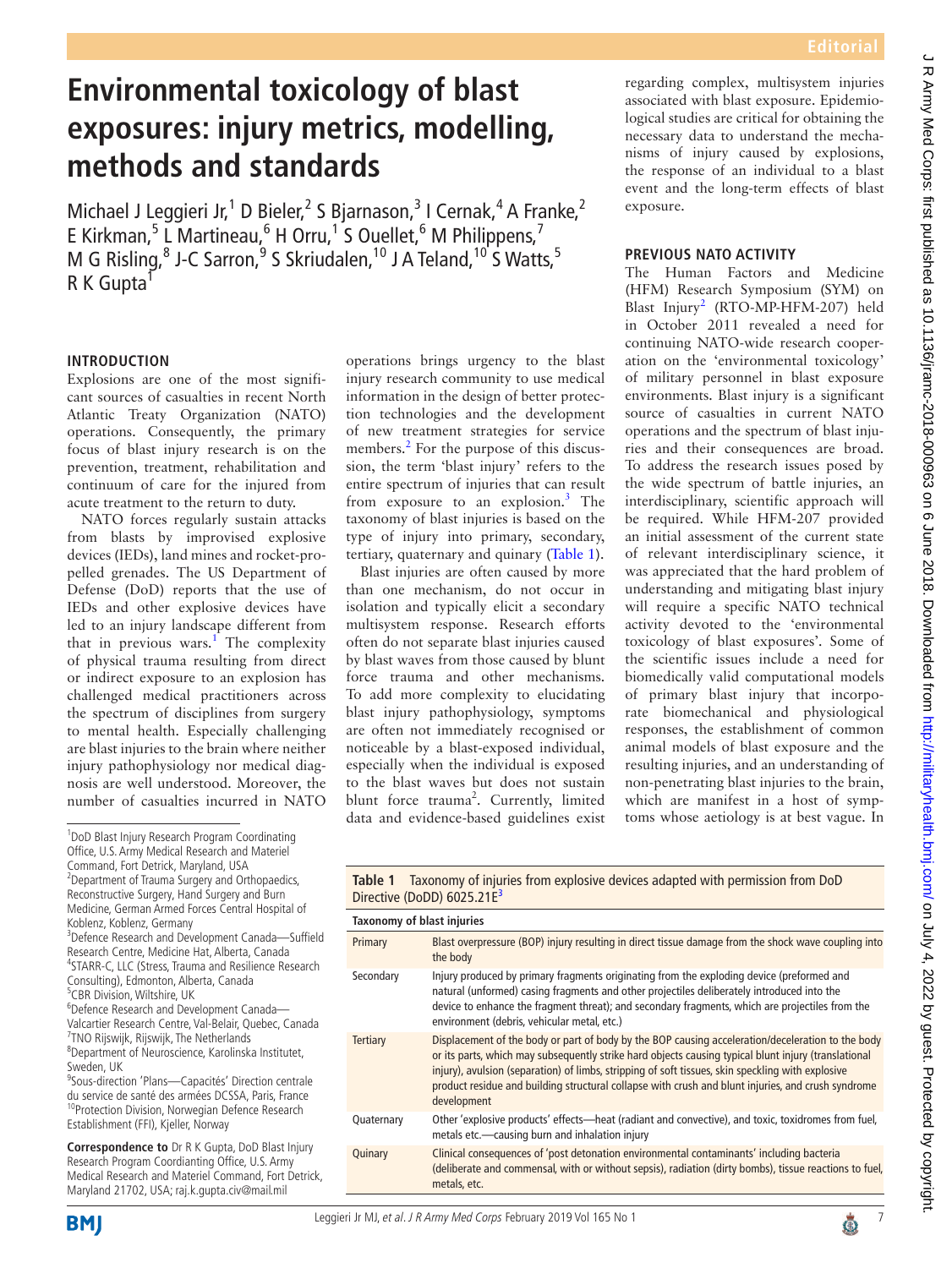effect, HFM-207 (SYM) served as a HFM Exploratory Team in identifying a significant opportunity for a new RTG Technical Activity Proposal (TAP).

The first recommendation from the HFM-207 (SYM) Report identified a future need for a recurring technical exchange venue on blast injury and its mitigation to address advances in medicine and personal protection and their synergy. The second recommendation highlighted the need to explore the concept of 'the Toxicology of Blast Injury' and to focus on the following areas:

- ► Relevancy and commonality of animal models.
- ► Common dose-response and route of exposure methods.
- ► Computational models (blast, physiology, biochemical, toxicological, etc.).
- ► Dose regimens to human medical endpoints (surgical trauma to mTBI spectrum).
- ► Methods for translational research leading to medical products and/or physical protection products.

To address the above recommendations and to develop a specific NATO activity devoted to the toxicology of blast exposure, a TAP titled 'Environmental Toxicology of Blast Exposures: Injury Metrics, Modeling, Methods and Standards<sup>,[4](#page-2-3)</sup> was approved which resulted in the establishment of a NATO HFM Research Task Group (RTG; HFM-234 (RTG)). The HFM-234 (RTG) was made up of 17 members from nine NATO member and Partner nations. The Technical Team members met six times over the course of 3years to complete their work.

## **Technical team objectives**

The objectives of the HFM-234 (RTG) were to:

- ► Build an evidence-based outline for NATO standards for blast injury analysis.
- ► Examine opportunities for improvements in the standards of medical care for blast injury.
- ► Explore advancing the state-of-practice in computational modelling of blast injury in relevant operational environments.
- ► Explore standardised animal models and toxicology research protocols that could be adopted by research and technology programmes across NATO.

HFM-234 (RTG) achieved its stated objectives and this success was due to a multidisciplinary approach and the hard work of the Technical Team members. The Technical Team initiated their efforts by identifying a Toxicology Framework to understand the dose, mechanism of delivery of the dosage, and dose-response endpoints of blast exposure, and then identified gaps within the Framework. Based on the Framework and the identified gaps, the Technical Team developed a Programme of Work and identified four Work Packages to provide guidelines for blast injury research. The four Work Packages are as follows:

#### **Dictionary of Blast Injury Terms**

Dictionary of Blast Injury Terms is a consolidation of frequently used terms and definitions in both engineering and biomedical research literature. This dictionary provides a common vocabulary that will help to eliminate confusion, improve information sharing and facilitate collaboration across diverse research communities and disciplines.

#### **Guidelines for Conducting Epidemiological Studies of Blast Injury**

Guidelines for Conducting Epidemiological Studies of Blast Injury provides blast injury researchers and clinicians with a basic set of recommendations for blast injury epidemiological study design and data collection guidelines that need to be considered and described when conducting prospective longitudinal studies of blast trauma. These guidelines emphasise current and future threat environments and identify four broad themes of types of data needed to conduct epidemiological studies:

- ► Defining parameters of interest to track initial exposure to blast.
- ► Identifying the types of data needed to link biological outcome to blast exposure.
- Using sensors.
- ► Optimising existing operational databases for blast injury epidemiological studies.

# **Guidelines for Reproducing Blast Exposures in the Laboratory**

Guidelines for Reproducing Blast Exposures in the Laboratory provides blast injury research laboratories with a fundamental set of blast characteristics that need to be collected and described when generating blast pressure waves, resulting in studies that allow for the comparison of research between different laboratories.

# **Guidelines for Using Animal Models in Blast Injury Research**

Guidelines for Using Animal Models in Blast Injury Research provide recommendations that need to be considered when planning, executing and reporting animal experiments for blast trauma. Some consequences of blast-induced injuries may be difficult to study in animal models; however, appropriately designed animal experiments will enhance the state-ofthe-science and result in the best evidence possible to inform those responsible for the protection and care of military members.

# **Conclusions**

The aim of these work packages is to harmonise global blast injury research, to facilitate collaboration and to advance the state-of-the-science. Ultimately, the research guided by these work packages will support the development and delivery of effective blast injury prevention, mitigation and treatment strategies for Service members.

It is the intention of the Technical Team that the research guideline documents be used in concert with the companion comprehensive 'Dictionary of Blast Injury Research Terms' to guide research methods and reporting in the field of experimental blast injury research.

# **Recommendations**

The HFM-234 (RTG) developed guidelines for blast injury research that can provide experimental data necessary to develop and validate computational models of blast injury. These computational models can elucidate the tissue-level mechanisms of injury necessary to guide the development of effective prevention and treatment strategies as well as protection systems.

- ► The Dictionary of Blast Injury Terms provides a common vocabulary of terminology to improve information sharing and facilitate collaboration across diverse research communities and disciplines.
- ► By standardising data collection and analysis of epidemiological studies of blast injury, the Guidelines for Conducting Epidemiological Studies of Blast Injury will enable international partners to share data, compare outcomes and collaborate on future multinational studies.
- ► Consistent use of the Guidelines for Reproducing Blast Exposures in the Laboratory will allow for reliable comparisons to be made between